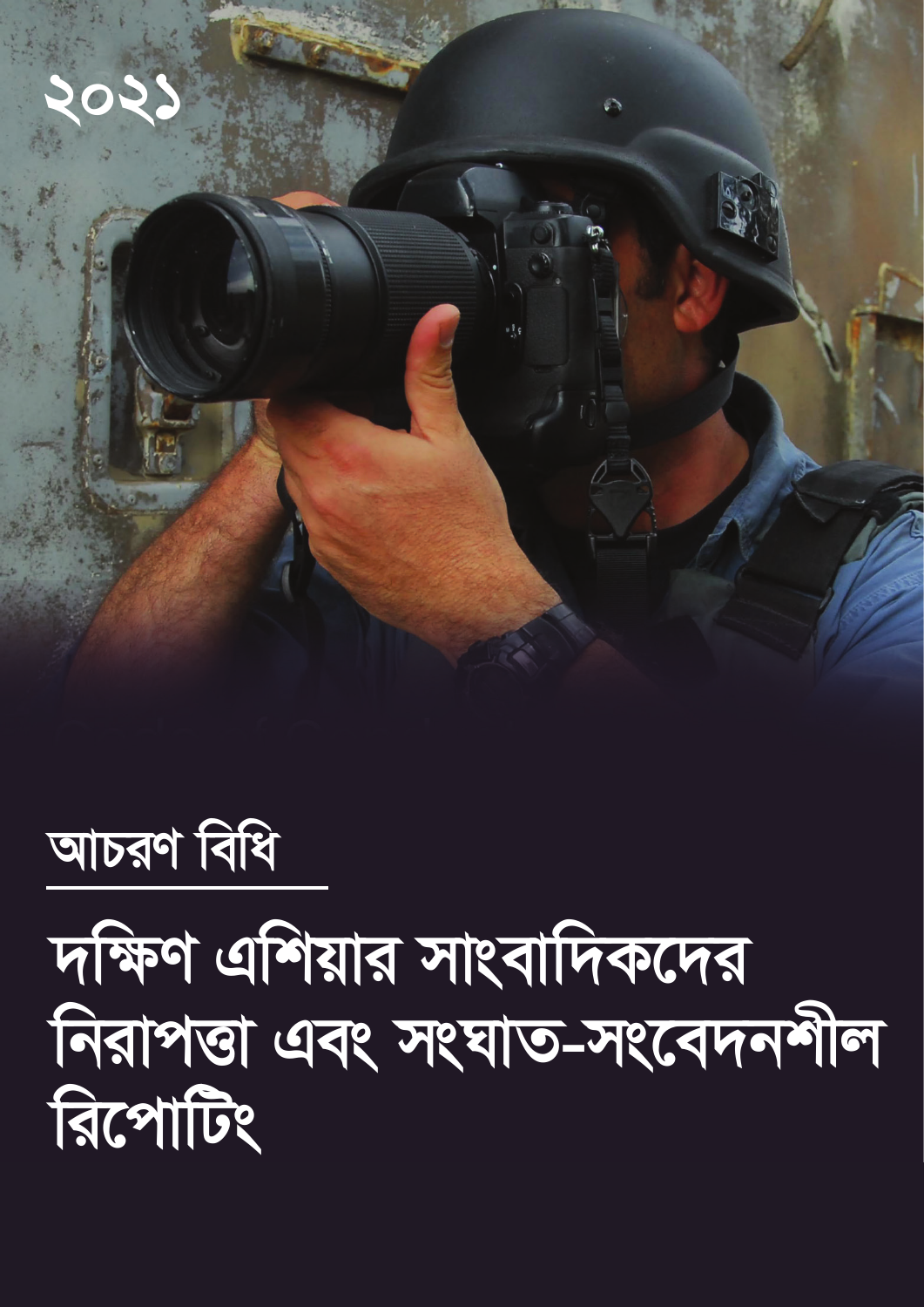

<u>পাবলিক মিডিয়া এলায়েন্স (PMA)-এর পক্ষ থেকে</u> ইউনেক্ষো-র যোগাযোগ উন্নয়ন বিষয়ক আন্তর্জাতিক কর্মসূচি (IPDC) এবং ইউনেক্ষো নিউ দিল্লী কাৰ্যালয়কে ধন্যবাদ জানাই এই প্রকল্পটিকে সহায়তা করার জন্য। কতজ্ঞতা জানাই এই প্রকল্পের সকল অংশীদার ও মিডিয়া অ্যাকশন নেপাল (MAN)-কে, যারা ভার্চুয়াল ওয়ার্কশপ ও মিটিংগুলি সময়োপযোগি করে আয়োজনে গুরুতুপূর্ণ ভূমিকা পালন করেছেন।

বিশেষভাবে ধন্যবাদ ও কতজ্ঞতা পিএমএ'র প্রকল্পসমূহ এবং প্রকল্প ধারণা ও পরিচালনার জন্য মেম্বারশীপ ম্যানেজার জেসমিন চ্যান্ডলার, প্রকল্প সহায়ক মিঃ লক্ষণ দত্ত পন্ত এবং ডঃ সাদিয়া জামিলকে।

এই গুরুতুপূর্ণ এবং আঞ্চলিকভাবে প্রাসঙ্গিক আচরণবিধি তৈরিতে অন্তর্দষ্টি সততা এবং আগ্রহ প্রকাশের জন্য প্রকল্পের অংশগ্রহণকারী ও বাংলাদেশ, ভারত, নেপাল ও শ্রীলংকার গণমাধ্যম সংশ্রিষ্ট সকল স্টেকহোল্ডারদের কাছে পিএমএ বিশেষভাবে কৃতজ্ঞ।

#### পাবলিক মিডিয়া এলায়েন্স-এর পক্ষে প্রকাশিত পাবলিক মিডিয়া এলায়েন্স ২০২১

এই প্রকাশনায় সন্নিবেশিত চিন্তা ও মতামতসমূহ কোন-ভাবেই ইউনেক্ষো, পাবলিক মিডিয়া এলায়েন্স বা মিডিয়া আক্রশন নেপাল নয়, তা সম্পর্ণভাবে লেখকের।

গ্রাফিক ডিজাইন: ক্রিষ্টিয়ান পোর্টার*. পাবলিক মিডিয়া* এলায়েন্স

<u>প্রচ্ছদ ছবি: একজন ফটোজার্নালিস্ট তার ক্যামেরার জুম</u> লেন্স তাক করে আছেন যুদ্ধ ও সংঘাতের ছবি তোলার জন্য।

কৃতজ্ঞতা: chameleonseye/iStock

ভাষান্তর: মার্ক মানস সাহা, বিএনএনআরসি

### **Acknowledgments**

The Public Media Alliance (PMA) would like to thank UNESCO's International Programme for the Development of Communication (IPDC) and the UNESCO New Delhi Office for their generous support to this project. Also, our thanks to our project partners, Media Action Nepal (MAN) who were key to facilitating our virtual workshops and meetings.

Particular thanks go to PMA's Projects and Membership Manager, Jasmine Chandler, for conceptualising and running the project; to the project facilitators. Mr. Laxman Datt Pant and Dr. Sadia Jamil; and to PMA Journalist Desilon Daniels for her assistance, coordination and research.

PMA is also grateful to the project participants and media stakeholders from Bangladesh, India, Nepal and Sri Lanka for their insight, honesty, and passion in developing this important and regionally relevant Code of Conduct.

#### **Published by the Public Media Alliance** © Public Media Alliance 2021

Ideas and opinions expressed in this publication are those of the authors; they are not necessarily those of UNESCO, the Public Media Alliance or Media Action Nepal.

**Graphic Design by Kristian Porter, PMA** 

Cover image: A press photojournalist is holding a camera with a zoom lens and is photographing war and conflict.

Credit: chameleonseye/iStock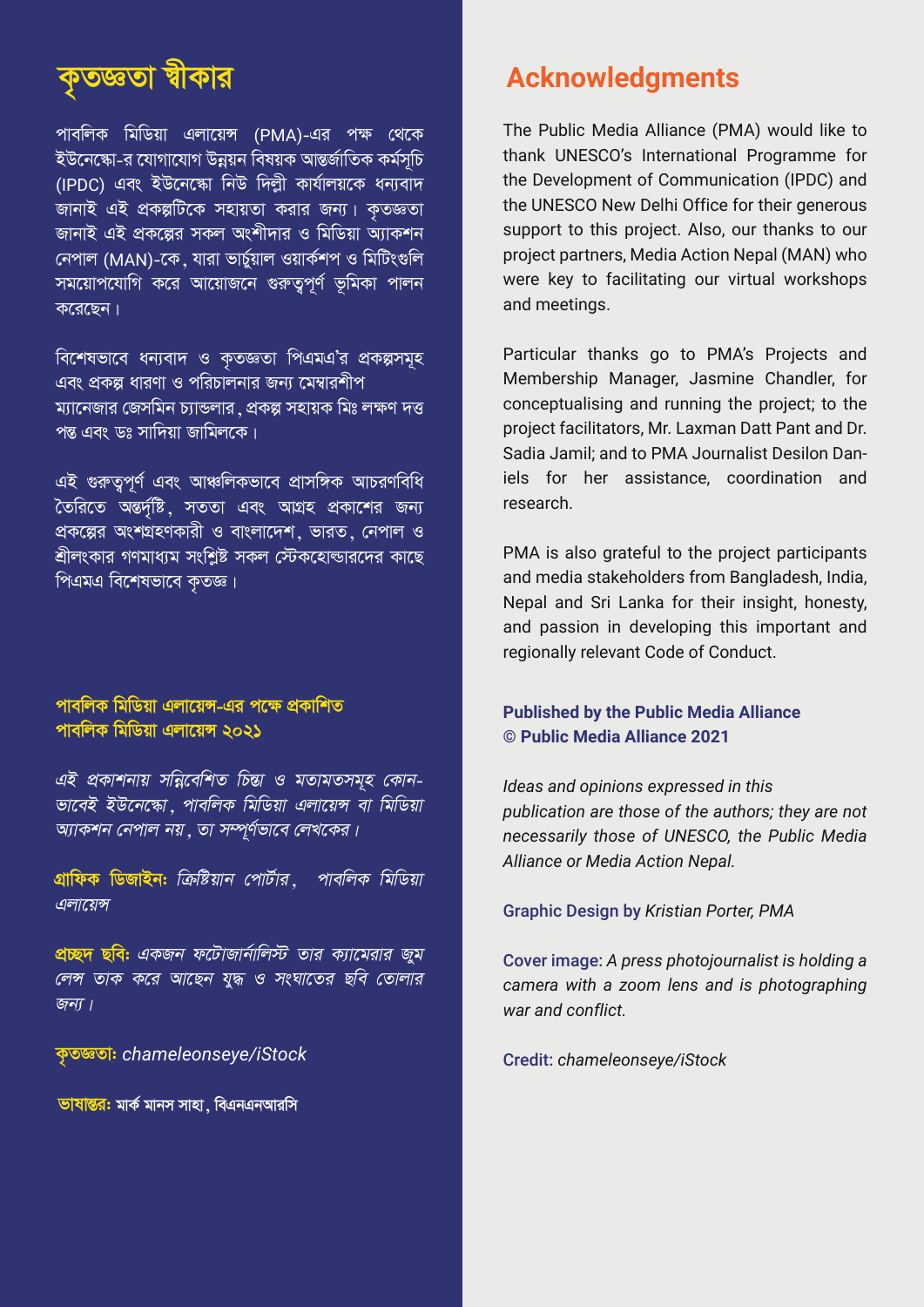দক্ষিণ এশিয়ার গণমাধ্যমের চাল-চিত্র বৈচিত্রময়, গণমাধ্যমের প্রতিটি ক্ষেত্র আজ চ্যালেঞ্জের সম্মখীন। তা সত্তেও, বাংলাদেশ, ভারত, নেপাল এবং শ্রীলঙ্কার মতো দেশগুলির মধ্যে কিছ মিল রয়েছে। প্রতিটি দেশের সাংবাদিক নিরাপত্তা লঙ্ঘনের ইতিহাসের পাশাপাশি সংঘাতের ইতিহাস রয়েছে। সাম্প্রতিক সংবাদপত্রের স্বাধীনতা সূচকের অবস্থান বিচারেও এ বিষয়টি স্পষ্টভাবে নজরে এসছে। "রিপোটার্স উইদাউট বর্ডারস" (RSF) ২০২১-এর বিশ্ব প্রেস ফ্রিডম সূচকে ১৮০টি দেশের প্রথম ১০০টি দেশের মধ্যে এ দেশগুলির কোন অবস্থান নেই। এ সূচকে নেপালের অবস্থান ১০৬তম, শ্রীলঙ্কা ১২৭তম, ভারত রয়েছে ১৪২তম ছানে, যেখানে বাংলাদেশের অবষ্টান ১৫২তম।

এই প্রেক্ষাপটগুলিকে বিবেচনায় রেখেই দক্ষিণ এশিয়ার মিডিয়ার জন্য একটি সংঘাত-সংবেদনশীল রিপোর্টিং এবং সাংবাদিক নিরাপত্তা প্রকল্পের ধারণা করা হয়েছিল। প্রকল্পটির মধ্যে মিডিয়া ম্যাপিং অনুশীলণ, একটি তিনদিনের কৰ্মশালা, মেন্টররিং সেশন এবং দ্বন্দ সংবেদনশীল সংবাদ প্রতিবেদনগুলি অন্তৰ্ভুক্ত ছিল। তৈরি এই আচরণবিধিটিই তার প্রমান। সাথে সাথে শেষ হলো দক্ষিণ এশিয়ায় সংঘাত সংবেদনশীল রিপোর্টিং এবং নিরাপত্তা সাংবাদিকদের সুরক্ষার জন্য আচরণবিধি। আশা করা যায়, সংঘাত সংবেদনশীল রিপোর্টিং, সাংবাদিক নিরাপত্তা এবং শ্ব-নিয়ন্ত্রণের ক্ষেত্রে এই আচরণবিধিটি দক্ষিণ এশিয়ার মিডিয়া পরিবেশকে শক্তিশালী করবে।

পাবলিক মিডিয়া অ্যালায়েন্স (PMA) মাধ্যমে মিডিয়া অ্যাকশন নেপাল (MAN) এবং ইউনেক্ষো নিউ দিল্লী অফিসের সহায়তায় প্রকল্পটি গ্রহণ করা হয়। উল্লেখ্য, এই আচরণবিধিতে সংশ্রিষ্ট দেশগুলির মিডিয়া স্টেকহোল্ডারদের সম্মিলিত মতামত ও অধিপরামর্শগুলি প্রতিফলিত। ২৮-৩০ সেপ্টেম্বর ২০২১ থেকে ৩১জন ফেলো-সাংবাদিক থেকে শিক্ষাবিদ এবং সম্পাদকগণ একটি কর্মশালায় তাদের আঞ্চলিক প্রতিপক্ষদের সাথে নেটওয়ার্ক করার জন্য, সংঘাতের রিপোর্টিংয়ে তাদের ভমিকা নির্ধারণ করতে এবং আঞ্চলিক কৌশলগুলিকে সন্নিবেশ করার জন্য জম-সভা করেন। সভার উদ্দেশ্য ছিল সংঘাত নিয়ে প্রতিবেদন করার সময় প্রতিবেদন-কারীগণ যেন তা নিজেদের নিরাপত্তাসহ নির্ভূল, নিরপেক্ষ এবং দায়িতেুর সাথে তৈবি কবতে পাবেন।

এই কর্মশালাটি আচরণবিধি উন্নয়নের জন্য মূল ভিত্তি হিসেবে কাজ করেছে। অংশগ্রহণকারীদের নিজ দেশের স্থানীয় প্রেক্ষাপট এবং বাস্তব জীবনের অভিজ্ঞতাগুলি এই আচবণবিধি তৈবিব জন্য দিকনিৰ্দেশনা দান কৰে। কৰ্মশালা শেষ হলে, খসডা আচরণবিধিটির পর্যালোচনা করা হয় এবং মতামত নেয়ার জন্য সংশ্লিষ্ট দেশগুলির বিশেষ কিছু স্টেকহোল্ডারদের (যেমন- প্রেস কাউন্সিলের প্রতিনিধি, মিডিয়া শিক্ষাবিদ এবং সাংবাদিকদের) সাথে একটি মত-বিনিময় সভার আয়োজন করে।

এই চড়ান্ত "আচরণবিধি" কেবলমাত্র বাংলাদেশ, ভারত, নেপাল এবং শ্রীলঙ্কার ফেলো এবং গণমাধ্যম সংশ্লিষ্ট ব্যক্তি ও প্রতিষ্ঠানগুলির একান্ত নিজন্ব। সাংবাদিকদের নিরাপত্তা এবং সংঘাত সংবেদনশীল প্রতিবেদন প্রকাশের চ্যালেঞ্জের কারনে সবচেয়ে বেশী ক্ষতিগ্রস্ত হওয়ায়, দক্ষিণ এশীয় গণমাধ্যমের তৎপরতা উন্নত করার লক্ষ্যে এই আচরণ বিধিমালা তাদের কণ্ঠম্বর যথাযথভাবে তলে ধরতে সাহায্য করবে।

এই গবেষণা সাংবাদিক নিরাপত্তায় জেন্ডার বিষয়ক প্রয়োজনীয় দিকসমূহের অন্তর্ভুক্তি, শান্তিপূর্ণ সাংবাদিকতার গুরুত্ব, শারীরিক এবং ভিজিটাল নিরাপত্তার জন্য বাস্তবসম্মত পরামর্শ প্রভৃতি বিষয়ে নিবদ্ধ ছিল।

## **Introduction**

The media landscape of South Asia is diverse, with each national media system facing unique challenges. Nonetheless, countries like Bangladesh, India, Nepal, and SriLanka have some similarities: each country has a history of journalist safety violations as well as a history of conflict. Current press freedom rankings also indicate troubling developments within these target countries none of them ranks higher than 100 out of the 180 countries in Reporters without Borders' (RSF) 2021 World Press Freedom Index, with Nepal ranking at 106th, Sri Lanka at 127th, India at 142nd, and Bangladesh at 152nd.

It is with these contexts in mind that a project to focus on conflict-sensitive reporting and journalist safety for South Asian media was conceptualised. The project. which included a mapping exercise, a three-day workshop, mentoring sessions, and the production of conflict sensitive news reports, culminated with the document set out here: the Code of Conduct to Improve Conflict Sensitive Reporting and the Safety of Journalists in South Asia. This code of conduct aims to strengthen the South Asian media environment in terms of conflict sensitive reporting, journalist safety, and self-regulation.

While the project was undertaken by the Public Media Alliance (PMA) with our local partner Media Action Nepal (MAN) and with the support of UNESCO New Delhi Office, this code of conduct represents the collective inputs of numerous media stakeholders in the target countries. From 28-30 September 2021, thirty-one fellows were awarded as part of the project  $-$  from journalists to academics and editors - they met virtually in a workshop format to network with their regional counterparts, examine their roles in terms of the reporting of conflict, and to devise regional strategies for covering conflict accurately, impartially, and responsibly while ensuring their own safety and the safety of others. This workshop was the foundation for the development of the code of conduct, with each partici additional stakeholders from the target countries council representatives, *(suchas* press media academics, and journalists) to review and offer feedback on the draft Code of Conduct

This final Code of Conduct is therefore largely the product of our fellows and media stakeholders from Bangladesh, India, Nepal, and Sri Lanka. As those most affected by the challenges to journalist safety and conflict sensitive reporting, it was only appropriate that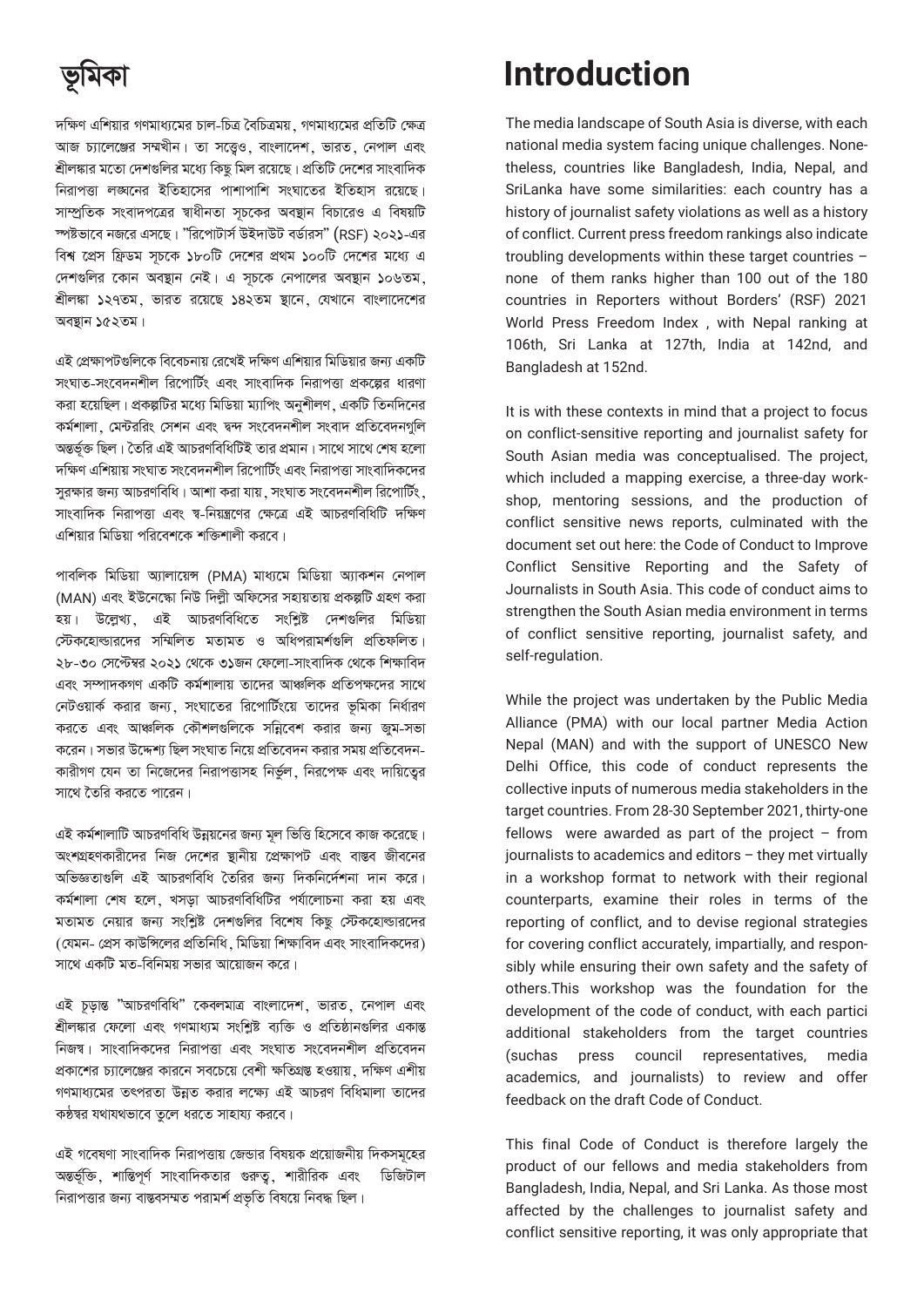their voices were represented in this document which aims at benefitting the South Asian media landscape.

- Reporters without Borders. 2021. 2021 World Press Freedom Index. [ONLINE] Available at: https://rsf.org/en/ranking. [Accessed 3 November 2021].
- Public Media Alliance. 2021. Meet the fellows. [ONLINE] Available at: https://www.publicmediaalliance.org/ meet-the-fellows-of-our-conflict-sensitive-reporting-and-safety-of-journalists-in-south-asia-workshop/. [Accessed 3 November 2021].

Our mapping research had also reiterated the need for a more nuanced approach to topics such as the inclusion of a gender perspective in journalist safety; a focus on peace journalism; and the need for practical tips for physical and digital journalist safety.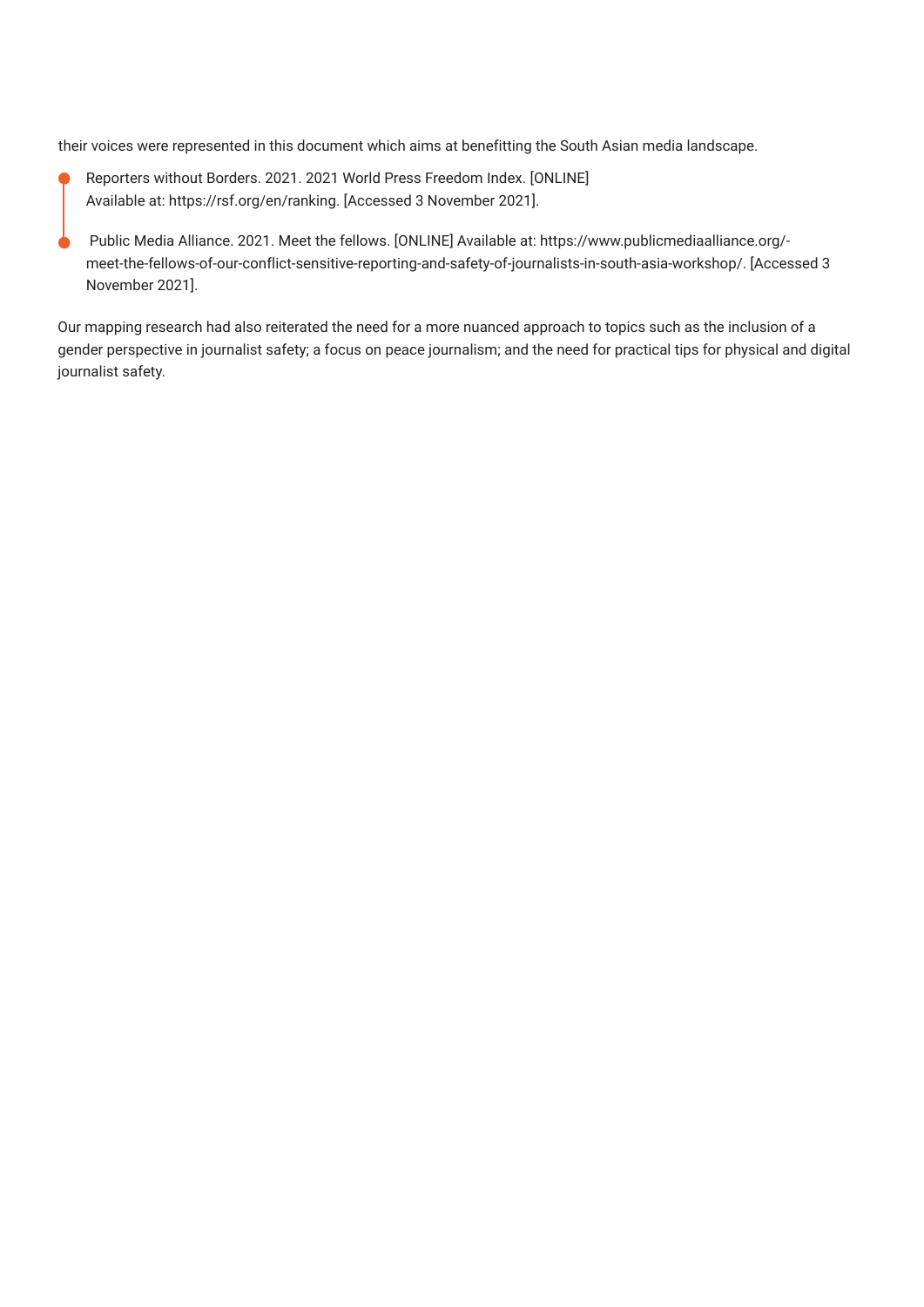#### আচৱণ বিধি

#### দক্ষিণ এশিয়ায় সংঘাত-সংবেদনশীল রিপোর্টিং এবং সাংবাদিকদের নিরাপত্তা উন্নত করা

#### ১. মানবাধিকার ও গণতন্ত্রের প্রতি সম্মানা

ক. সাংবাদিক এবং গণমাধ্যমের উচিত গণতন্ত্র, ন্যায়বিচার, সাম্য, স্বাধীনতা, অন্তর্ভুক্তি, মানবতা, শান্তি এবং বন্ধভাবাপন্ন দেশগুলির মধ্যে আন্তর্জাতিক বোঝাপড়া, ভ্রাতৃত্বের সুরক্ষা এবং প্রচার বৃদ্ধি করা, একই সাথে মানবতার অধিকার ও মূল্যবোধ শীর্ষক বৈশিক ঘোষণার প্রতি সম্মান প্রদর্শন করা।

খ. সাংবাদিক ও সংবাদ মাধ্যমকে সদা-সর্বদা নাগরিক নিরাপত্তার অধিকার রক্ষার জন্য সক্রিয় ও তৎপর থাকতে হবে।

#### ২. আইনের প্রতি শ্রদ্ধাশীল

নিজম্ব যোগ্যতা ও ক্ষমতাকে সততার সাথে ব্যবহার করা সাংবাদিকতার মল কাজ। সাংবাদিকদের উচিত ষ্থানীয় প্রচলিত আইন বিবেচনায় রেখে সঁচেতনতার সাথে তাদের দায়িত্ব পালন করা। তাদের মনে রাখতে হবে:

ক, মিডিয়া স্টেকহোল্ডার এবং সাংবাদিকদের অবশ্যই ঐ দেশের প্রচলিত আইন সম্পর্কে সম্যক জ্ঞান ও ধারণা থাকা প্রয়োজন। কারন এটি তার কাজ এবং সংঘাত সম্পর্কিত রিপোর্ট তৈরির সঙ্গে সম্পর্কযুক্ত।

খ, রিপোর্ট তৈরিতে স্পর্শকাতর এবং সংবেদনশীল ছবি ও ঘটনা বর্ণনা পরিহার করতে হবে।

গ, সাংবাদিকদের ব্যক্তিগত নিরাপত্তার জন্যই দেশের আইন সম্পর্কে সচেতন থাকতে হবে।

#### ৩. নির্ভরযোগ্য সূত্রের গোপনীয়তা

ক. যদি কোন গোপন উৎস থেকে তথ্য পাওয়া যায়, তাহলে সেই উৎসের গোপনীয়তাকে অবশাই সম্মান করতে হবে। একজন সাংবাদিককে এ উৎসের পরিচয় প্রকাশ করতে বাধ্য করা যাবে না। তবে উক্ত উৎসটি সম্মতি দিলেই কেবলমাত্র তা প্রকাশ করা যাবে, তাতে সাংবাদিকতার লৈতিকতা লংঘন হবে না।

খ, বেনামী উৎস থেকে প্ৰাপ্ত অসমৰ্থিত প্ৰতিবেদন বা তথ্য প্ৰকাশের আগে তা ভালভাবে যাচাই করে নিতে হবে। যাচাইয়ের পর যদি মনে হয় তথ্যের সত্যতা অনিশ্চিত তাহলে তা প্রকাশ থেকে বিরত থাকা উচিৎ।

গ. প্রত্যেকটি অনিশ্চিত উদ্ধৃতি ও বিবরণ যাচাই করা আবশ্যিক। এ ধরনের উপাদান একজন সম্পাদক শুধুমাত্র কেবল জনম্বার্থে ব্যবহার করতে পারেন। তবে সেগলি "অনিশ্চিত" হিসেবে উল্লেখ করতে হবে।

নিৰ্ভরযোগ্য সূত্ৰ থেকে প্ৰাপ্ত তথ্য জনশ্বাৰ্থে প্ৰকাশ করা যেতে পাওে, যদি তা একজন সম্পাদক বিশ্বাসযোগ্য মনে করেন। সে ক্ষেত্রে সাংবাদিককে এই তথ্য প্রকাশের পরিণতি ও দায় থেকে অব্যাহতি দিতে হবে।

#### ৪. সাম্প্ৰদায়িক সম্প্ৰীতি ঝুঁকি কমাতে নিৱপেক্ষ পন্থা অবলম্বন

ক. কোন ব্যক্তি বা সম্প্রদায়ের জাতি, ধর্ম, জাতীয়তা এবং ধর্মের প্রতি অবমাননাকর বা অসম্মানজনক সবধরনের সংবাদ প্রকাশ করা থেকে বিরত থাকতে হবে। সামাজিক কল্যাণ ও সম্প্রীতি বজায় রাখার জন্য. সাম্প্রদায়িক কসংস্কার, ঘৃণা এবং বিদ্বেষের অনুভূতি প্রকাশকে নিরুৎসাহিত করতে হবে।

খ. সাংবাদিক এবং গণমাধ্যমের এমন সংবাদ উপাত্ত তৈরি বা পরিবেশন করা উচিৎ হবে না যা কারো জাতিগত, লিঙ্গ, ধর্মীয়, উপজাতীয় বা আঞ্চলিক পরিচয় বা ভাষাগত পটভূমি, রাজনৈতিক বিশ্বাস, শারীরিক ও মানসিক শ্বন্থ্যের সাথে সম্পর্কিত এবং বৈষম্য ও কুষংস্কার সৃষ্টি করে।

গ, সাংবাদিক ও গণমাধ্যমের উচিৎ সঠিক তথ্য প্রচারের মাধ্যমে দর্বল ব্যক্তি ও শিশু, নারী, প্রবীণ নাগরিক, প্রতিবন্ধি, ভিন্নভাবে সক্ষম ব্যক্তি, কোন বিশেষ গোষ্ঠী, সংখ্যালঘু গোষ্ঠী, সম্প্রদায়, অঞ্চল, ভাষার বিকাশ ও উন্নয়নে বিশেষ সহায়তা প্রদান করা।

#### **Code of Conduct**

#### Improving conflict sensitive reporting & journalist safety in South Asia

#### 1. Respect for human rights and democracy

a. Journalists and mass media should work to enhance the protection and promotion of democracy, justice, equality, freedom, inclusion, humanity, peace, international understanding and fraternity among friendly nations, while at the same time respecting the rights and values guaranteed by the Universal Declaration of Human Rights.

**b.** Journalists and news media should always remain active and dedicated to safeguarding the rights of citizens to be well-informed.

#### 2. Take account of the law

a. Media stakeholders and journalists must fully understand the laws of a country as it pertains to their work and their coverage of conflict.

**b.** Sensationalism in words or pictures should be hebiova

c. Journalists must be aware of the law as it pertains to their own safety and the safety of others.

#### 3. Confidentiality of reliable sources

a. If information is received from a confidential source, then that confidentiality must be respected. A journalist cannot be compelled to disclose such a source; but it shall not be regarded as a breach of journalistic ethics if the source subsequently gives consent of their own volition.

**b.** Unconfirmed reports or tips from anonymous sources must be verified before publication. If they remain tenuous or unconfirmed after the verification, they must be withheld from publication.

c. Unconfirmed quotes or details must be crosschecked. If such elements are deemed to be in the public interest by an editor, then they can be published but only if they are clearly labelled as being "unconfirmed" and not attributed.

Information received from reliable sources may be published in the public interest if the facts presented are considered trustworthy by an editor. If this is the case, then a journalist is to be absolved from any adverse consequence of publication.

#### 4. Use intersectional and impartial approach to lessen the risk to communal harmony

**a.** News organisations shall refrain from<br>publishing news that is contemptuous or disrespectful to any caste, creed, nationality, or religion, of any individual or community. For the purpose of upholding societal wellbeing, the publication of communal prejudices and hate speech must be discouraged.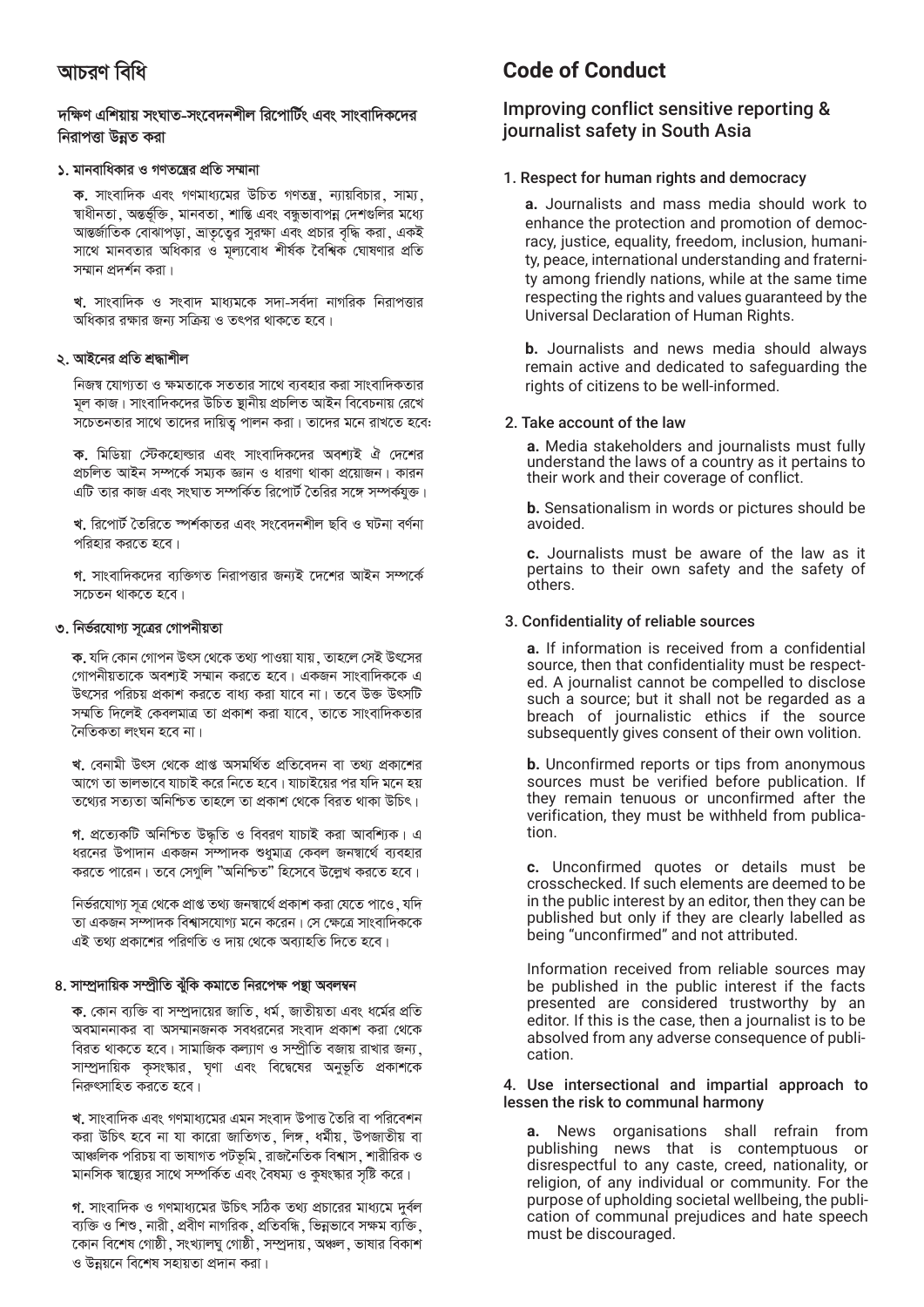#### ৫. সামাজিক ও সাংস্কৃতিক পক্ষপাত থেকে বিরত থাকা এবং সবার সমান প্রতিনিধিত নিশ্চিত করা।

ক. সাংবাদিকদের সামজিক ও সাংস্কৃতিক সংবেদনশীলতার প্রতি শ্রদ্ধাশীল থাকতে হবে এবং সংঘর্ষের বিষয়ে রিপোর্ট করার সময় তাদেরকে ব্যক্তিগত মতামত ও পক্ষপাতিত্ব সম্পূর্ণভাবে এড়িয়ে চলতে হবে।

খ. সাংবাদিকদের উচিত তাদের ব্যক্তিগত মতামত এবং পক্ষপাত যেন সব সম্প্রদায়, সামাজিক গোষ্ঠী এবং অন্যান্য পরিচয়ের মানুষকে সমানভাবে প্রতিনিধিত করে, কোনভাবে কোন বৈষম্যকে প্রভাবিত না কৰে।

#### ৬. মানবাধিকার এবং লিঙ্গ সমতার মান বজায় রাখা

ক, সংঘাতের বিষয়ে রিপোর্ট করার সময় সাংবাদিকদের উচিত ধর্মীয় পরিচয়ের মৌলিক অধিকারের পাশাপাশি সাংস্কৃতিক অনুভূতি এবং গোপনীয়তাকে সম্মান কবা।

খ. সাংবাদিকদের রিপোর্ট তৈরির সময় লিঙ্গ এবং যে কোন লিঙ্গ পরিচয়ের সমান এবং সম্মানজনক প্রতিনিধিত নিশ্চিত করতে হবে।

#### ৭. সকল লিঙ্গের প্রতি সম্মান নিশ্চিত করতে লিঙ্গ সংক্রান্ত বিভ্রান্তি এড়িয়ে চলা

ক, সাংবাদিকদের উচিৎ তথ্য ও সংবাদ প্রকাশের সময় সকল লিঙ্গ বা যৌনতা সংক্রান্ত বিষয়ে কারও আতাসম্মান, খ্যাতি এবং পেশাদারীতে ক্ষতি হতে পারে এমন কোন তথ্য প্রচার না করা।

#### ৮. ধৰ্মীয় বা সাম্পদায়িক সহিংসতা উষ্কে দিতে পাৱে এমন তথ্য-উপাত্ত প্রকাশ থেকে বিরত থাকা সাংবাদিক ও গণমাধ্যম প্রতিষ্টানের উচিৎ ঃ

ক, সহিংসতা উসকে দেয় এমন ব্যক্তি বা ব্যক্তিবৰ্গকে মত প্ৰকাশের সুযোগ না দেয়া।

খ. কোন ধর্মীয় গোষ্ঠী এবং ব্যক্তিবর্গের জন্য অপরাধের কারন হতে পারে এমন গল্লের প্রতিবেদন প্রকাশ না করা।

গ, নবী, দ্রষ্টা বা দেবতাদের নামের বাণিজ্যিক ব্যবহার না করা।

ঘ. কোন ঘটনাকে মিথ্যাভাবে সাম্প্রদায়িক দৃষ্টিভঙ্গিতে প্রকাশ না করা।

ঙ. সামাজিক সমস্যা বা সহিংসতার প্রশংসা প্রকাশ পায় এমন কোন গল্পের প্রতিবেদন না করা।

চ. ধর্মীয় ও সাম্প্রদায়িক উত্তেজনা বা সহিংসতাকে উত্তেজিত করে বা উসকে দেয় এমন ভাষা ব্যবহার না করা।

#### ৯. নিৰ্ভুলতা এবং যাচাইকরণ

ক. একজন প্রতিবেদকের উচিৎ তাদের সামর্থ অনুযায়ী যে কোন রিপোর্টের সত্যতা যাচাই করা। প্রতিটি রিপোর্টের সত্যতা প্রমানের জন্য পৰ্যাপ্ত উপাদান সংগ্ৰহ ও সংরক্ষণ করা।

খ. কোন ধরণের গুজব, গুজব সৃষ্টি হয় এমন রিপোর্ট প্রকাশ না করা।

গ. সাংবাদিকদের অবশ্যই নির্ভরযোগ্য সত্রের মাধ্যমে প্রাপ্ততথ্য ব্যবহার করতে হবে। কোন বিষয়ে অস্পষ্টতা থাকলে, তা-ও জানাতে হবে, যেখানে এটি সম্ভব হয়নি।

**b.** Journalists and mass media should not produce or distribute news material that discriminates or prejudices anyone on grounds of their racial, gender, religious, tribal, or regional identity, or that associated with their linguistic background, political beliefs or physical and mental health

c. Journalists and mass media should render special assistance, through the dissemination of accurate information, to vulnerable persons and towards the uplift and development of children, women, elderly citizens, those who are incapacitated, differently able persons, "excluded groups", community, religious, linguistic, and minority aroups.

#### 5. Refrain from social and cultural bias and ensure equal representation

a. Journalists should ensure respect for social and cultural sensitivities and must avoid expressing their personal opinions and biases when reporting on conflict.

**b.** Journalists should ensure their personal opinions and biases do not affect equality of representation for all communities, societal groups, and other identities.

#### 6. Maintain a human rights and gender equality lens

a. Journalists should respect the fundamental rights of religious identity as well as cultural sentiments and privacy when reporting on conflict.

**b.** Journalists should ensure the equal and respectful representations of gender and gender identity.

#### 7. Avoid gendered disinformation to ensure respect for all genders

a. Journalists should not engage in the dissemination of any information that may cause harm to the self-esteem. reputation. and professional credibility of anyone based on their gender or sexuality.

#### 8. Refrain from publishing content that could incite religious or communal violence

Journalists and news media organisations must:

a. not give a platform to those inciting violence.

**b.** not report stories that may unnecessarily cause offence to religious groups and identities.

c. not engage in commercial exploitation of the name of prophets, seers, or deities.

**d.** not falsely apply a communal angle to incidents.

e. not report any story that may facilitate the alorification of social problems or violence.

f. not use language that could inflame or ignite religious or communal tension or violence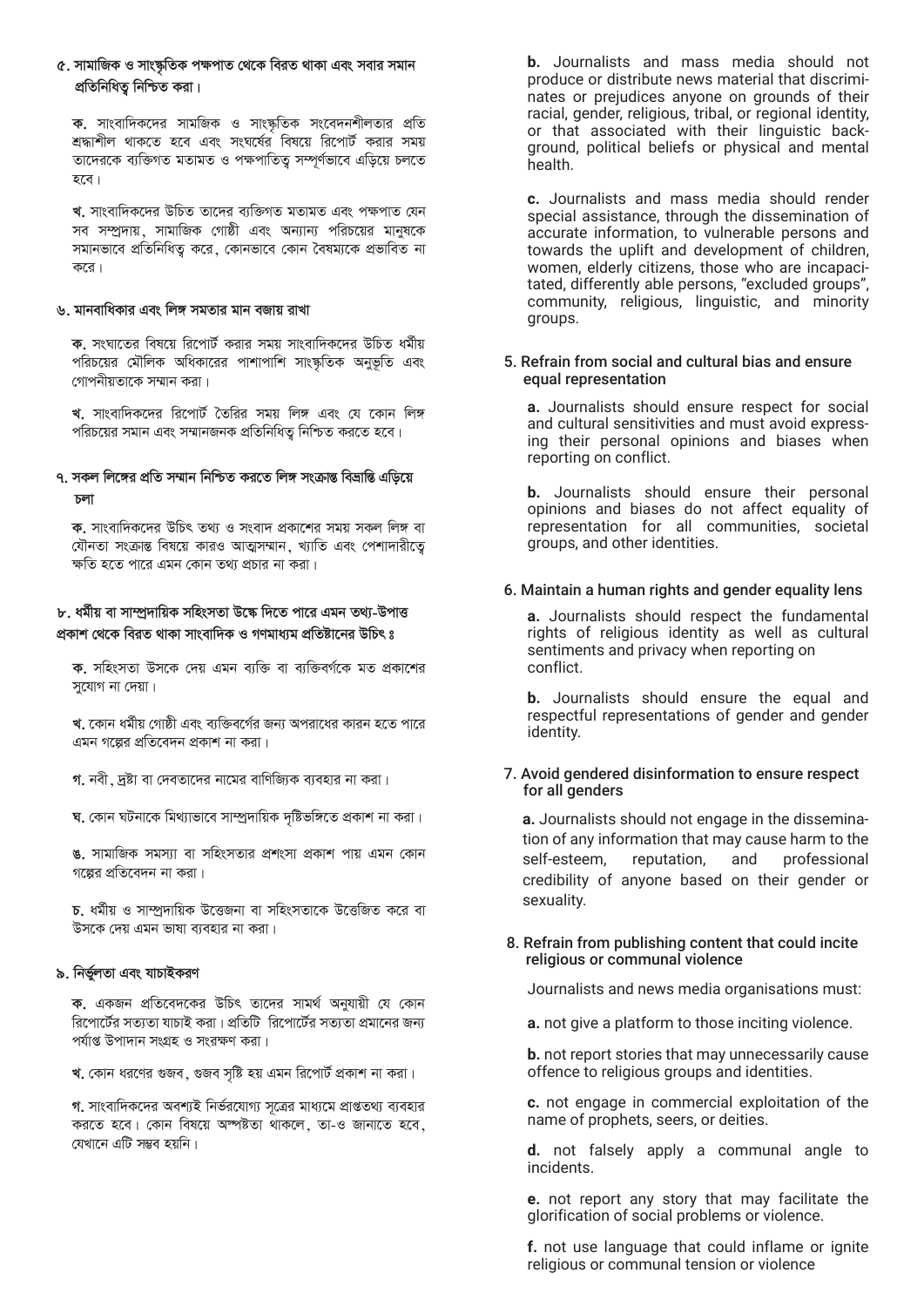#### ১০. যোগাযোগের মাধ্যমে অপরাধবোধের পরামর্শ না দেওয়া

ক, অন্যায়ের নির্ভরযোগ্য প্রমাণ না থাকলে সাংবাদিকদের দোষী পক্ষের সাথে যুক্ত ব্যক্তিদের কোনভাবে দোষ দেওয়া উচিৎ নয়। মতামতে বিচারিক ভার কখনই গহণ না করা।

খ. কোনও সংক্ষব্ধ পক্ষ কোন সাংবাদিক বা সংবাদ সংস্থার কোন দাবীকে যদি অশ্বীকার করে বা ভুল বলে প্রমানিত হয়, তবে এজন্য ক্ষমা চেয়ে সংশোধন প্রকাশ করা সম্পাদকের বাধ্যবাধকতা ।

#### ১১. মিডিয়া দিয়ে বিচার না করা

#### সাংবাদিকদের নিচের বিষয়গুলো থেকে অবশ্যই বিরত থাকতে হবেঃ

ক. আদালত কৰ্তক চডান্ত রায় না হওয়া পৰ্যন্ত বিচারাধীন কোন মামলার রায় ঘোষণা বা এ বিষয়ে কোন ভবিষ্যতবাণী হয়েছে এমন সংবাদ প্রকাশ না করা।

খ. এমনভাবে সংবাদ বা প্রতিবেদন তৈরি ও প্রকাশ করা যা কোনো বিচার কাজ বা রায়কে প্রভাবিত বা পরিচালনা করতে না পারে।

#### ১২. ভাষা ব্যবহারে সতর্কতা

ক. দুইপক্ষের মধ্যে সংঘর্ষ ও দ্বন্দ্ব সৃষ্টি করতে পাওে এমন ভাষা/শব্দ এডিয়ে চলন।

খ. যে সব শব্দ/বাক্য তীক্ষ্ণ পার্থক্য সৃষ্টি করে তা এড়িয়ে চলুন। যেমন-"আমাদের" এবং "তাদের"।

গ. নেতা বা প্রভাব বিস্তারকারী ব্যক্তিবর্গের উদ্ধতি দিয়ে কোন দ্বন্দ্ব সংজ্ঞায়িত করা এড়িয়ে চলুন। পাশাপাশি আভিজাত্য এবং কোন শিরোনাম পরিহার করুন। যদি সম্ভব হয় সাধারণ মানুষের কথা বা সম্প্রদায়ের কথা প্রতিবেদনে উল্লেখ করুন যারা সরাসরি সংঘর্ষের প্রভাব দেখেছেন।

ঘ. প্রতিবেদন তৈরিতে নিরপেক্ষতা রজায় রাখুন। প্রতিবেদন যেন কোনভাবেই কোন পক্ষের সমর্থন না করে। নিরপেক্ষতার জন্য বিরোধী পক্ষের কাছে প্রশ্ন করুন, তাদের মতামত জানুন, প্রকাশ করুন।

ঙ, শুধমাত্র একপক্ষের মখোমখি হওয়া থেকে বিরত থাকন। বিশেষ কারো কষ্ট বা নিপীডনের দিকে নজর দেয়া ও তা প্রকাশ করা থেকে বিরত থাকন।

চ. একটি গোষ্ঠীর সঙ্গে যা করা হয়েছে তা বর্ণনা করতে সংবেদনশীল শব্দগুলো এড়িয়ে চলুন (যেমন- বিধ্বস্ত, ট্রাজেডি, আতঙ্কিত, শক্তিহীন, অসহায় প্রভৃতি)। এ শব্দগুলি সচরাচর পক্ষপাত তৈরি কওে নিরপেক্ষতা ক্ষুন্ন করে। মতামতের অংশে এ শব্দগুলো পরিহার করা টচিৎ।

ছ. সংঘাতের সত্রপাত যে করেছে, তাকে দোষ না দিয়ে কীভাবে সমস্যাটি সৃষ্টি হয়েছে, কেন এই পরিণতি, তা তুলে ধরতে চেষ্টা করুন, এবং যা উভয় পক্ষই আশা করেনি।

<mark>জ.</mark> শুধুমাত্র সহিসতার বিষয়ে রিপোর্ট করা এবং সংঘাতের "ভয়াবহ" বর্ণনা করা এডিয়ে চলন। সহিংসতা এবং সংগাতের বিষয়টি বস্তুনিষ্ঠ করতে এরফলে দৈনন্দিন জীবনে সাধারণ মানুষের ভোগন্তি, অপমান, কষ্ট ও দৰ্দশা সম্পৰ্কে প্ৰতিবেদন তৈরি করুন।

ঝ. আবেগ প্রবণ এবং অশুদ্ধ শব্দ এবং বাক্যাংশ এড়িয়ে চলুন। ঞ. প্রতিবেদককে অবশ্যই মনে রাখতে হবে যেন তার ব্যক্তিগত মতামত প্ৰকাশ না পায়। আবেগপৰ্ণ ভাষা প্ৰতিবেদনের নিরপেক্ষতা ও নিৰ্ভলতা নষ্ট করে।

#### 9. Accuracy and verification

a. A reporter should, to the best of their ability, verify the facts in any report. They should also incorporate adequate material to prove the truth of the matter reported.

**b.** Do not spread rumours.

c. Where possible, journalists must use information that has been received through reliable sources. Journalists must state where this has not been possible [See point 3].

#### 10. Do not suggest guilt by association

a. Journalists should not place blame on those associated with quilty parties unless there is reliable evidence of wrongdoing.

b. If an aggrieved party refutes a claim made by a journalist or news organisation that proves to be incorrect, it shall be the obligation of the editor to publish a correction or apology.

#### 11. No trial by media

#### Journalists should refrain from:

a. Publishing any news that predicts or announces a verdict to any case under trial until after a final judgment has been made by the court.

**b.** Reporting in a way that might influence or manipulate a trial or verdict.

#### 12. Exercise caution in the use of language

a. Avoid representing a conflict as a clash between two sides.

**b.** Avoid sharp distinctions, such as "us" and "them".

c. Avoid defining a conflict by always quoting leaders or familiar demands. Go bevond the elites and the headlines. If possible, report the words of ordinary people who may have experienced the ramifications of conflict directly, or, voice the opinions of community members, which might be shared by many others.

d. Take an impartial approach to your reporting. Avoid only reporting what divides each side of a conflict. Ask the opposing sides questions that may reveal common ground. Report on interests from the ground or goals that they may be shared.

e. Avoid only focusing on the challenges, suffering or oppression faced by one side of the conflict.

f. Avoid emotional terms such as devastated, tragedy, terrorised, words are powerless, helpless, or pathetic to describe what has been done to one group. Unless used in an opinion piece, such words can be interpreted as bias and undermine the perception of accuracy. Only quote someone else who uses these words.

g. Avoid placing blame for who started the conflict unless it is explicitly accurate. Instead, try to discover how common problems lead to consequences that were not expected by either side.